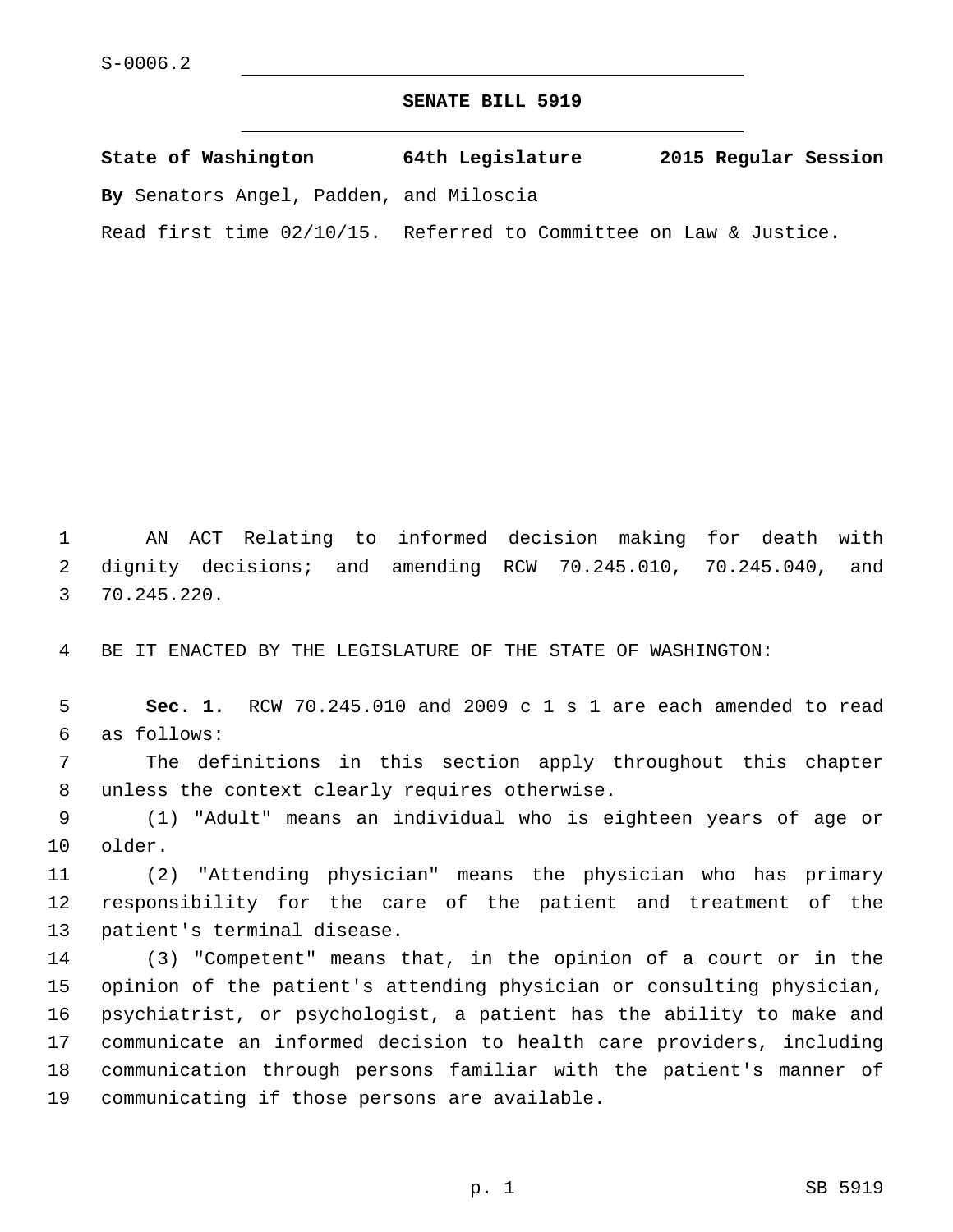(4) "Consulting physician" means a physician who is qualified by specialty or experience to make a professional diagnosis and 3 prognosis regarding the patient's disease.

 (5) "Counseling" means one or more consultations as necessary between a state licensed psychiatrist or psychologist and a patient for the purpose of determining that the patient is competent and not suffering from a psychiatric or psychological disorder or depression 8 causing impaired judgment.

 (6) "Health care provider" means a person licensed, certified, or otherwise authorized or permitted by law to administer health care or dispense medication in the ordinary course of business or practice of a profession, and includes a health care facility.

 (7) "Informed decision" means a decision by a qualified patient, to request and obtain a prescription for medication that the qualified patient may self-administer to end his or her life in a humane and dignified manner, that is based on an appreciation of the relevant facts and after being fully informed by the attending 18 physician of:

19 (a) His or her medical diagnosis;

20 (b) His or her prognosis;

 (c) The potential risks associated with taking the medication to 22 be prescribed;

 (d) The probable result of taking the medication to be 24 prescribed; and

 (e) The feasible alternatives including, but not limited to, 26 comfort care, hospice care, ((and)) pain control, treatment for the purpose of cure, and treatment for the purpose of extending the 28 patient's life.

 (8) "Medically confirmed" means the medical opinion of the attending physician has been confirmed by a consulting physician who has examined the patient and the patient's relevant medical records.

 (9) "Patient" means a person who is under the care of a 33 physician.

 (10) "Physician" means a doctor of medicine or osteopathy licensed to practice medicine in the state of Washington.

 (11) "Qualified patient" means a competent adult who is a resident of Washington state and has satisfied the requirements of this chapter in order to obtain a prescription for medication that the qualified patient may self-administer to end his or her life in a 40 humane and dignified manner.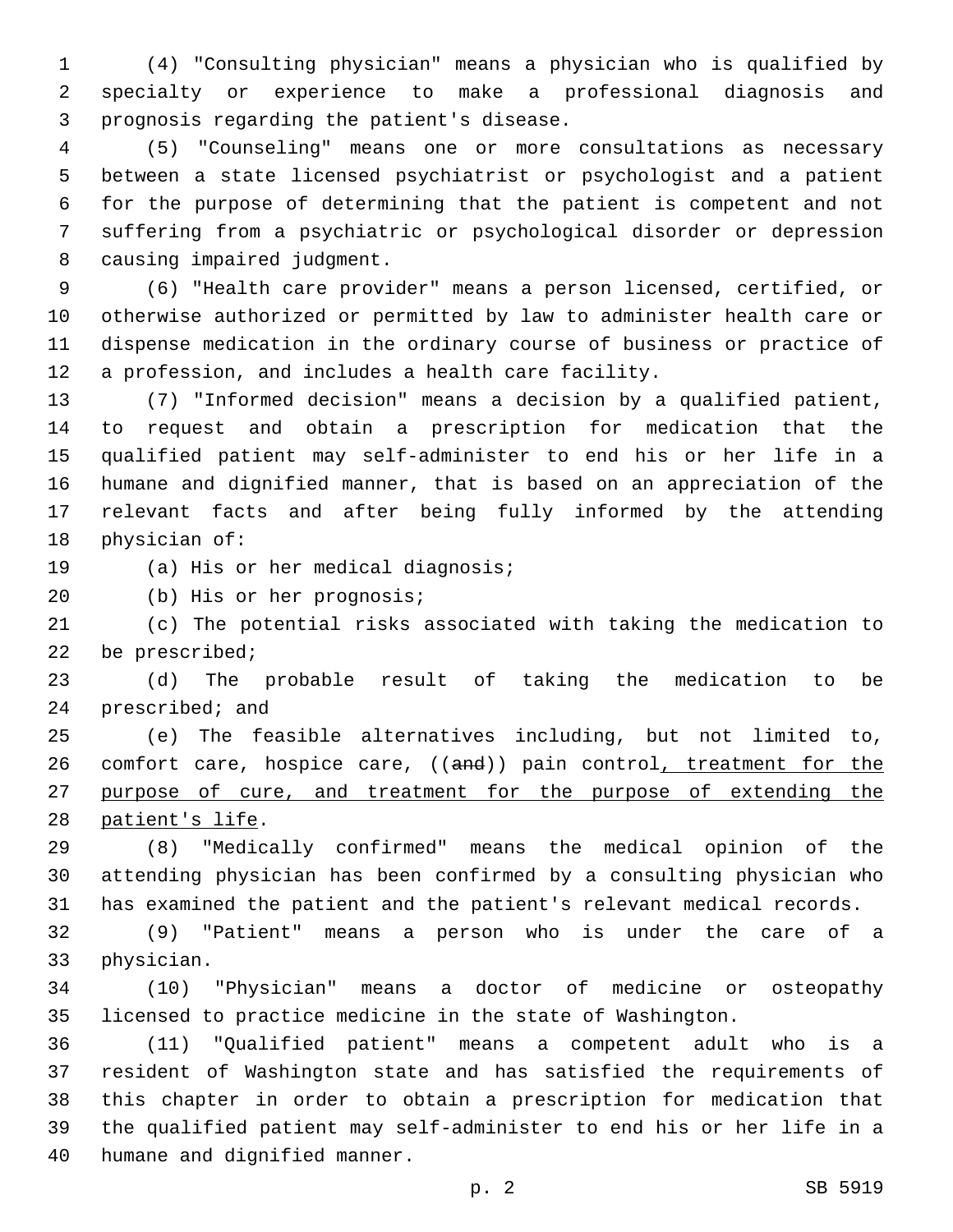1 (12) "Self-administer" means a qualified patient's act of 2 ingesting medication to end his or her life in a humane and dignified 3 manner.

4 (13) "Terminal disease" means an incurable and irreversible 5 disease that has been medically confirmed and will, within reasonable medical judgment, produce death within six months.6

7 **Sec. 2.** RCW 70.245.040 and 2009 c 1 s 4 are each amended to read 8 as follows:

(1) The attending physician shall:9

10 (a) Make the initial determination of whether a patient has a 11 terminal disease, is competent, and has made the request voluntarily;

12 (b) Request that the patient demonstrate Washington state 13 residency under RCW 70.245.130;

14 (c) To ensure that the patient is making an informed decision, 15 inform the patient of:

16 (i) His or her medical diagnosis;

17 (ii) His or her prognosis;

18 (iii) The potential risks associated with taking the medication 19 to be prescribed;

20 (iv) The probable result of taking the medication to be 21 prescribed; and

22 (v) The feasible alternatives including, but not limited to, 23 comfort care, hospice care, ((and)) pain control, treatment for the 24 purpose of cure, and treatment for the purpose of extending the 25 patient's life;

26 (d) Refer the patient to a consulting physician for medical 27 confirmation of the diagnosis, and for a determination that the 28 patient is competent and acting voluntarily;

29 (e) Refer the patient for counseling if appropriate under RCW 30 70.245.060;

31 (f) Recommend that the patient notify next of kin;

32 (g) Counsel the patient about the importance of having another 33 person present when the patient takes the medication prescribed under 34 this chapter and of not taking the medication in a public place;

 (h) Inform the patient that he or she has an opportunity to rescind the request at any time and in any manner, and offer the patient an opportunity to rescind at the end of the fifteen-day 38 waiting period under RCW 70.245.090;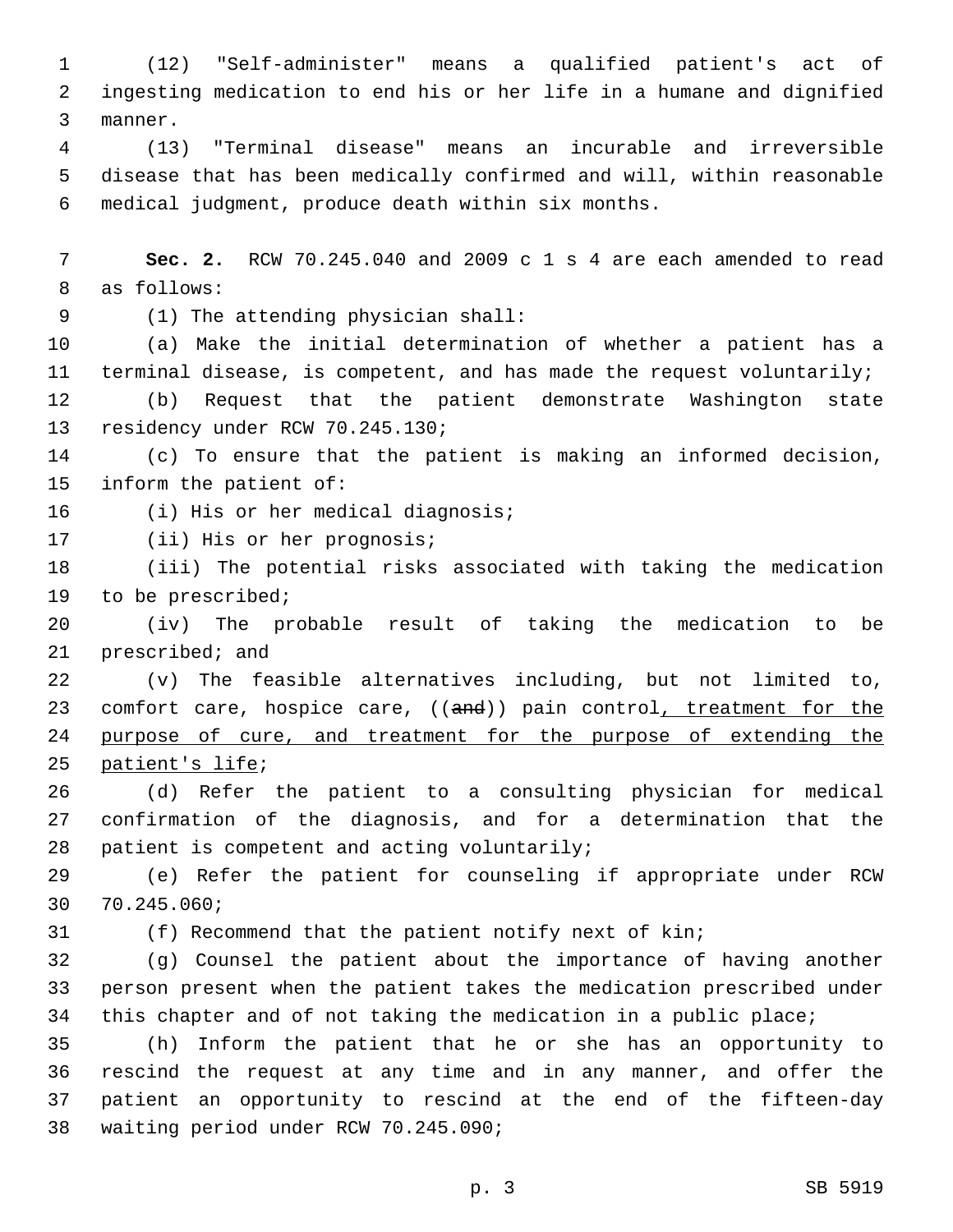(i) Verify, immediately before writing the prescription for medication under this chapter, that the patient is making an informed 3 decision;

 (j) Fulfill the medical record documentation requirements of RCW 70.245.120;

 (k) Ensure that all appropriate steps are carried out in accordance with this chapter before writing a prescription for medication to enable a qualified patient to end his or her life in a 9 humane and dignified manner; and

 (l)(i) Dispense medications directly, including ancillary medications intended to facilitate the desired effect to minimize the patient's discomfort, if the attending physician is authorized under statute and rule to dispense and has a current drug enforcement 14 administration certificate; or

15 (ii) With the patient's written consent:

 (A) Contact a pharmacist and inform the pharmacist of the 17 prescription; and

 (B) Deliver the written prescription personally, by mail or facsimile to the pharmacist, who will dispense the medications directly to either the patient, the attending physician, or an expressly identified agent of the patient. Medications dispensed pursuant to this subsection shall not be dispensed by mail or other 23 form of courier.

 (2) The attending physician may sign the patient's death certificate which shall list the underlying terminal disease as the 26 cause of death.

 **Sec. 3.** RCW 70.245.220 and 2009 c 1 s 22 are each amended to read as follows:28

 A request for a medication as authorized by this chapter shall be 30 in substantially the following form:

 REQUEST FOR MEDICATION TO END MY LIFE IN A HUMAN [HUMANE] AND 32 DIGNIFIED MANNER

I, . . . . . . . . . . . . . . ., am an adult of sound mind.

34 I am suffering from . . . . . . . . . . . . . . . , which my attending physician has determined is a terminal disease and which has been medically confirmed by a consulting physician.

 I have been fully informed of my diagnosis, prognosis, the nature of medication to be prescribed and potential associated risks, the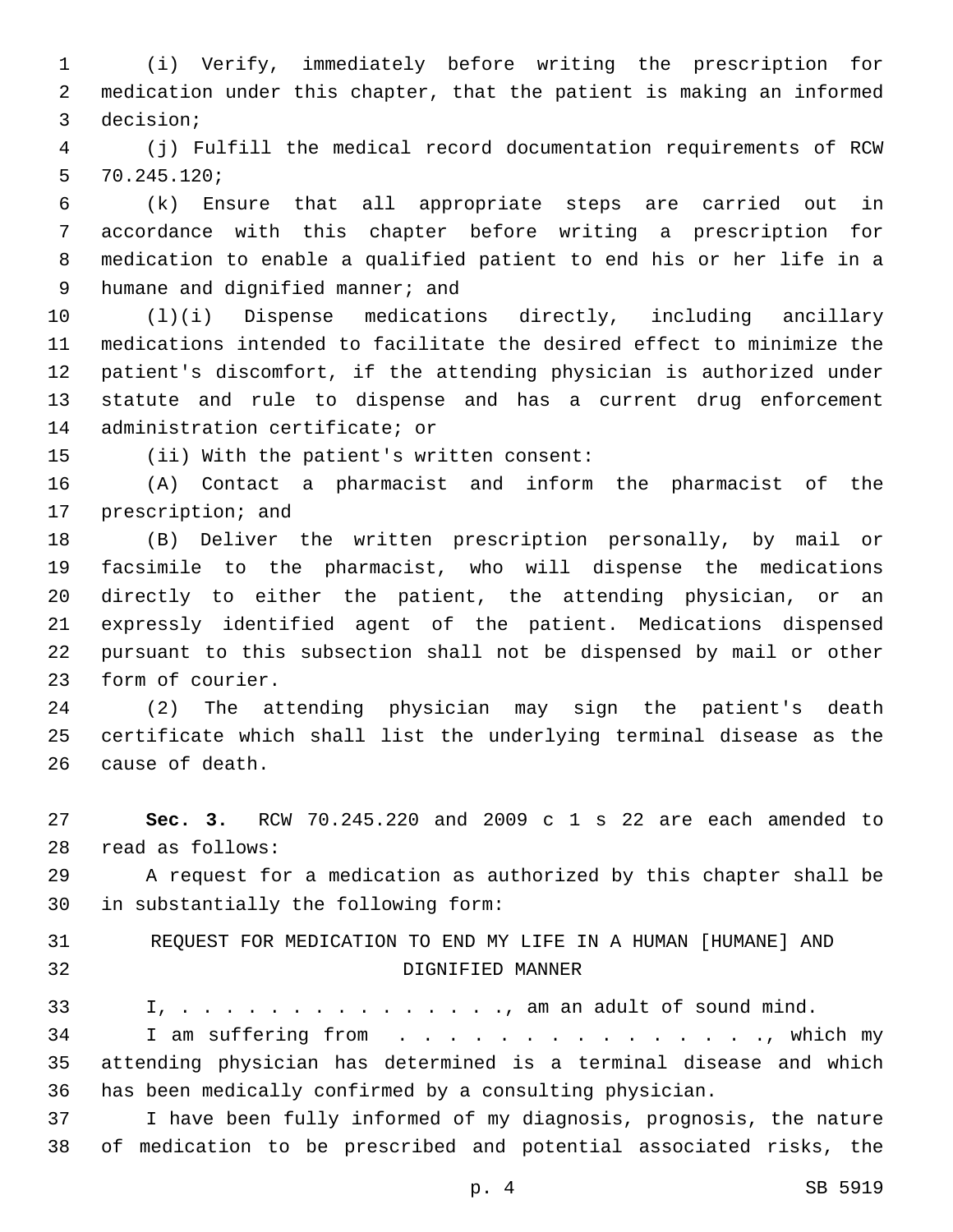1 expected result, and the feasible alternatives, including comfort 2 care, hospice care, ((and)) pain control, treatment for the purpose 3 of cure, and treatment for the purpose of extending my life. 4 I request that my attending physician prescribe medication that I 5 may self-administer to end my life in a humane and dignified manner 6 and to contact any pharmacist to fill the prescription. 7 INITIAL ONE: 8 . . . . . I have informed my family of my decision and taken 9 their opinions into consideration. 10 . . . . . I have decided not to inform my family of my decision. 11 . . . . . I have no family to inform of my decision. 12 I understand that I have the right to rescind this request at any 13 time. 14 I understand the full import of this request and I expect to die 15 when I take the medication to be prescribed. I further understand 16 that although most deaths occur within three hours, my death may take 17 longer and my physician has counseled me about this possibility. 18 I make this request voluntarily and without reservation, and I 19 accept full moral responsibility for my actions. Signed: . . . . . . . . . . . . . . .20 Dated: . . . . . . . . . . . . . . .21 22 DECLARATION OF WITNESSES 23 By initialing and signing below on or after the date the person 24 named above signs, we declare that the person making and signing the 25 above request: 26 27 Witness 1 Initials Witness 2 Initials 28 29 30  $\ldots$  . . . . . . . . . . . . . . . 1. Is personally known to us or has provided proof of identity; 31 32 33 . . . . . . . . . . . . . . . . . . 2. Signed this request in our presence on the date of the person's signature; 34 35 36 . . . . . . . . . . . . . . . . . . 3. Appears to be of sound mind and not under duress, fraud, or undue influence;